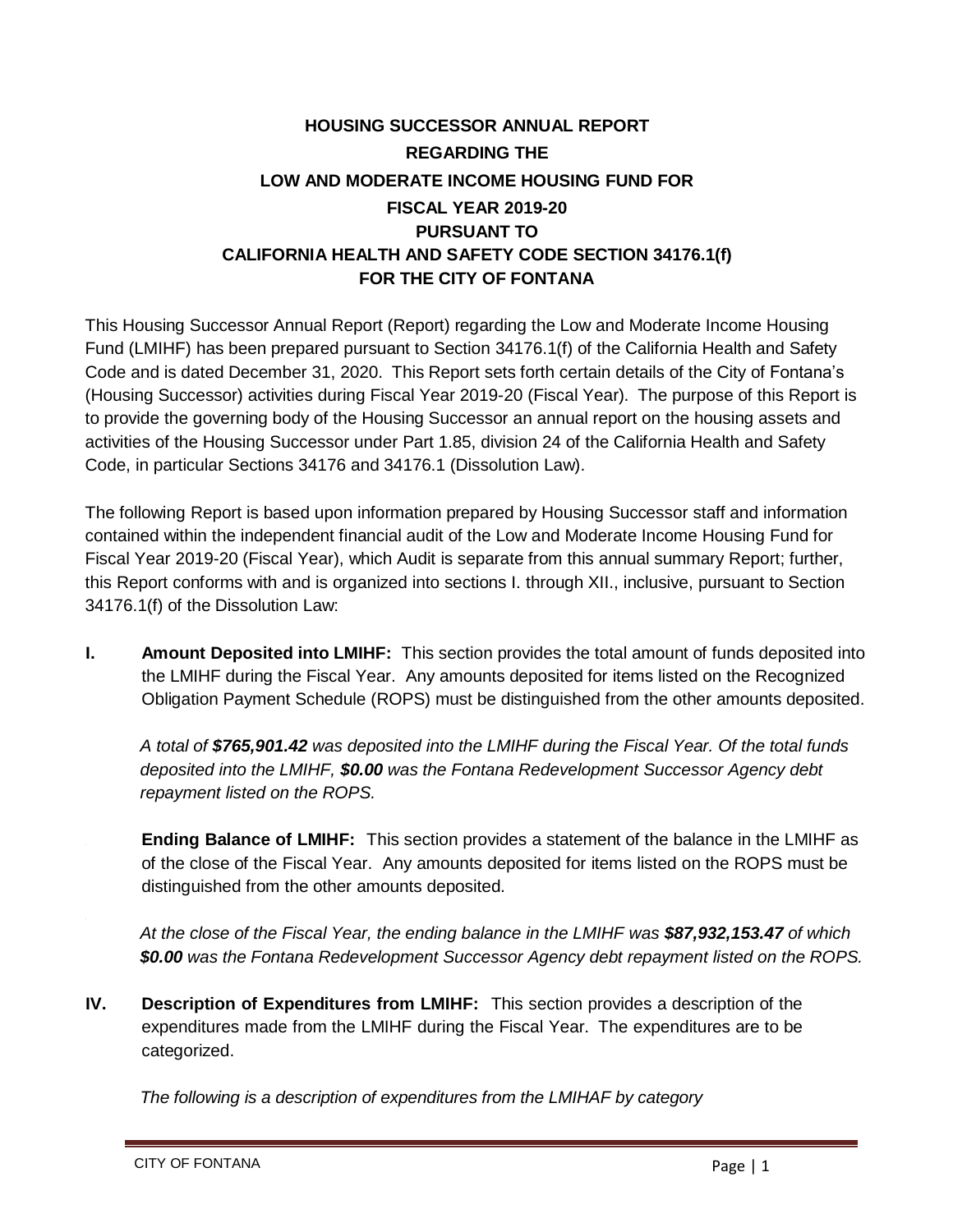| Monitoring, Administrative & Preservation Expenditures (a): |                                    |  |    | S         | 712,219 |  |
|-------------------------------------------------------------|------------------------------------|--|----|-----------|---------|--|
| Homeless Prevention & Rapid Rehousing Services(b):          |                                    |  | \$ |           |         |  |
| <b>Housing Development Expenditures:</b>                    |                                    |  |    | \$        | 82,175  |  |
|                                                             | Ramona/Sierra                      |  |    |           |         |  |
|                                                             | Low-Mod Income Units:              |  | \$ | 48,483.13 |         |  |
|                                                             | Very-Low Income Units:             |  | \$ | 24,652.44 |         |  |
|                                                             | <b>Extremely-Low Income Units:</b> |  | \$ | 8,217.48  |         |  |
| <b>Total Expenditures From LMIHF</b>                        |                                    |  |    |           | 794.394 |  |

**V. Statutory Value of LMIHF Assets Owned by Housing Successor:** This section provides the statutory value of LMIHF real property owned by the Housing Successor, the value of loans and grants receivables, and the sum of these two amounts.

*Under the Dissolution Law and for purposes of this Report, "statutory value of real property" means the value of properties formerly held by the former redevelopment agency as listed on the housing asset transfer form approved by the Department of Finance by the housing asset transfer schedule under Section 34176(a)(2), the value of the properties transferred to the Housing Successor pursuant to Section 34181(f), and the purchase price of properties purchased by the Housing Successor. Further, the value of loans and grants receivable is included in these reported assets held in the LMIHF.*

The following provides the statutory value of assets owned by the Housing Successor.

| <b>Value of Housing Successor Assets</b>                           |              |  |  |
|--------------------------------------------------------------------|--------------|--|--|
|                                                                    |              |  |  |
| Statutory Value of Real Property Owned by Housing Successor: (a)   | \$ 5,750,000 |  |  |
| Value of Loans and Grants Receivable: (b)                          | \$72,268,258 |  |  |
| <b>Total Value of Housing Successor Assets</b>                     | \$78,018,258 |  |  |
|                                                                    |              |  |  |
| (a) Information obtained from Finance Department's "Asset Details" |              |  |  |
| (b) Information Obtained from CAFR 2018/2019                       |              |  |  |

**VI. Description of Transfers:** This section describes any transfers, if any, to another housing successor agency made in previous Fiscal Years, including whether the funds are unencumbered and the status of any projects, if any, for which the transferred LMIHF will be used. The sole purpose of the transfers must be for the development of transit priority projects, permanent supportive housing, and housing for agricultural employees or special needs housing.

*The Housing Successor did not make any LMIHF transfers to other Housing Successors pursuant to Section 34176.1(c)(2) during the Fiscal Year.*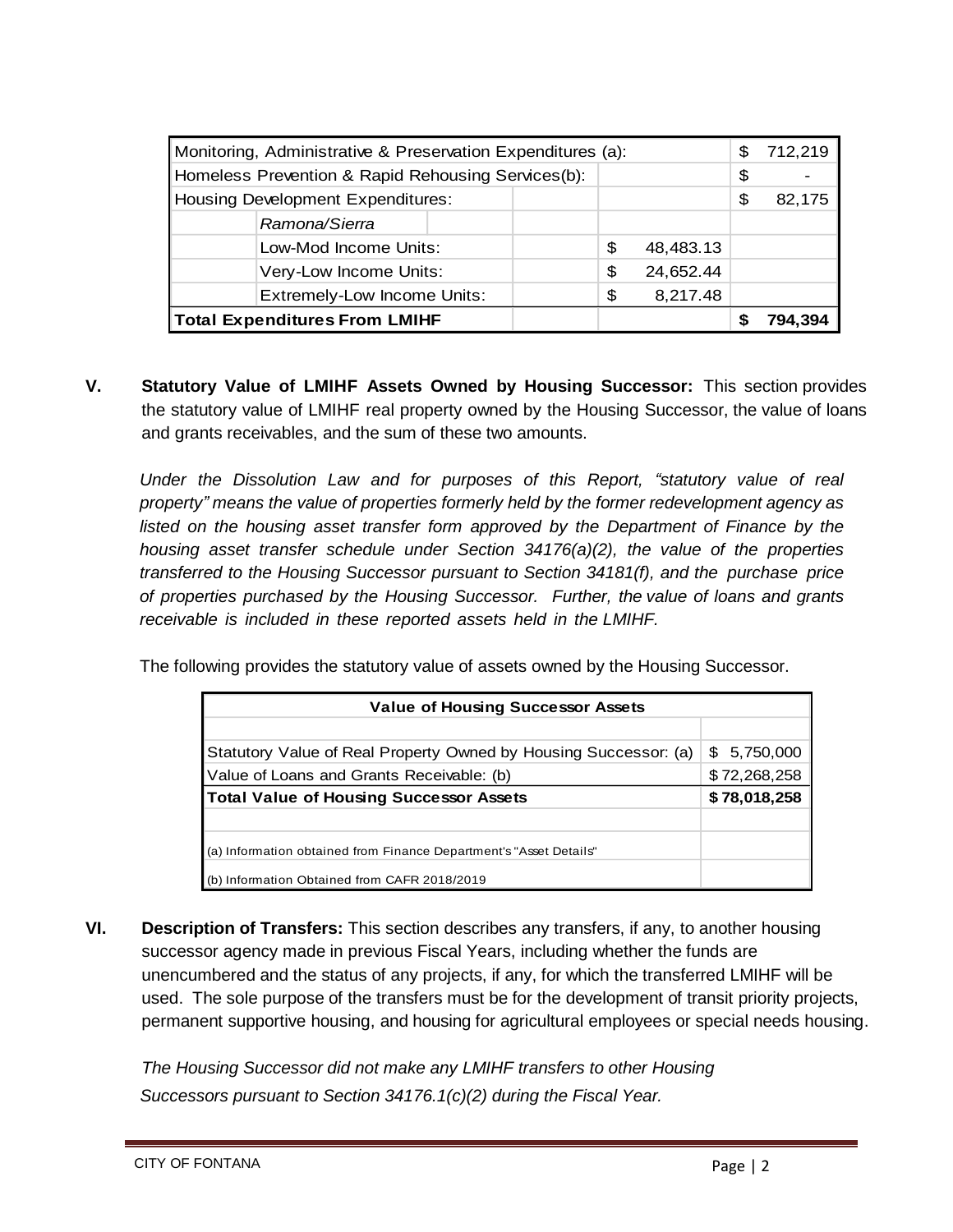**VII. Project Descriptions:** This section describes any project for which the Housing Successor receives or holds property tax revenue pursuant to the ROPS and the status of that project.

*The Housing Successor does not receive or hold property tax revenue pursuant to the ROPS.*

**VIII. Status of Compliance with Section 33334.16:** This section provides a status update on compliance with Section 33334.16 for interests in LMIHF real property acquired by the former redevelopment agency prior to February 1, 2012, and a status update for interests in real property acquired on or after February 1, 2012.

*Section 33334.16 requires that real property acquired using the LMIHF must initiate activities consistent with the development of the property for the purpose for which it was acquired within five years from the date it first acquired the property.*

| Properties Purchased prior to February 1, 2012: |                                           |                               |                                                                         |                                                                                                                                                                                                                                                                                                                                     |
|-------------------------------------------------|-------------------------------------------|-------------------------------|-------------------------------------------------------------------------|-------------------------------------------------------------------------------------------------------------------------------------------------------------------------------------------------------------------------------------------------------------------------------------------------------------------------------------|
| <b>Address of</b><br><b>Property</b>            | <b>APN</b>                                | Date of<br><b>Acquisition</b> | Deadline to<br><b>Initiate</b><br><b>Development</b><br><b>Activity</b> | <b>Status of Housing Successor</b><br><b>Activity</b>                                                                                                                                                                                                                                                                               |
| 9972 Juniper Ave                                | 0251-051-21<br>0251-051-22<br>0251-051-23 | 10/31/2011                    | 10/31/2016                                                              | Minerva Manor – 62 units of senior<br>housing has been fully constructed<br>and units occupied.                                                                                                                                                                                                                                     |
| Properties Purchased after February 1, 2012:    |                                           |                               |                                                                         |                                                                                                                                                                                                                                                                                                                                     |
| <b>Address of</b><br><b>Property</b>            | <b>APN</b>                                | Date of<br><b>Acquisition</b> | Deadline to<br><b>Initiate</b><br><b>Development</b><br><b>Activity</b> | <b>Status of Housing Successor</b><br><b>Activity</b>                                                                                                                                                                                                                                                                               |
| 9420 Sierra Ave.                                | 0193-234-06                               | 5/25/2015                     | 5/25/2020                                                               | Project was completed and a grand<br>opening ceremony held in May 2018.<br>All units are currently occupied.                                                                                                                                                                                                                        |
| Sierra Ave/Ramona<br>Ave.                       | 0241-081-11<br>0241-081-12<br>0241-081-13 | 3/14/2018                     | 3/14/2023                                                               | The City entered into an agreement<br>with Jamboree Housing Corporation to<br>develop a 60-unit affordable multi-<br>family community at the southwest<br>corner of Sierra Avenue and Ramona<br>Avenue. Project funding was expended<br>in December 2019, construction has<br>begun and expected to be completed in<br>Spring 2021. |

**IX. Description of Outstanding Obligations Pursuant to Section 33413:** This section provides a description of any outstanding inclusionary and replacement housing obligations pursuant to Section 33413 that remained to transfer to the Housing Successor on February 1, 2012; the Housing Successor's progress in meeting those obligations; and of the Housing Successor's plans to meet unmet obligations.

*According to the fiscal year 2009-2010 to fiscal year 2013-2014 Implementation Plan for the former Redevelopment Agency, no replacement or inclusionary housing obligations were transferred to the Housing Successor. The former Redevelopment Agency's Implementation Plans are posted on the City's website at [www.fontana.org.](http://www.fontana.org/)*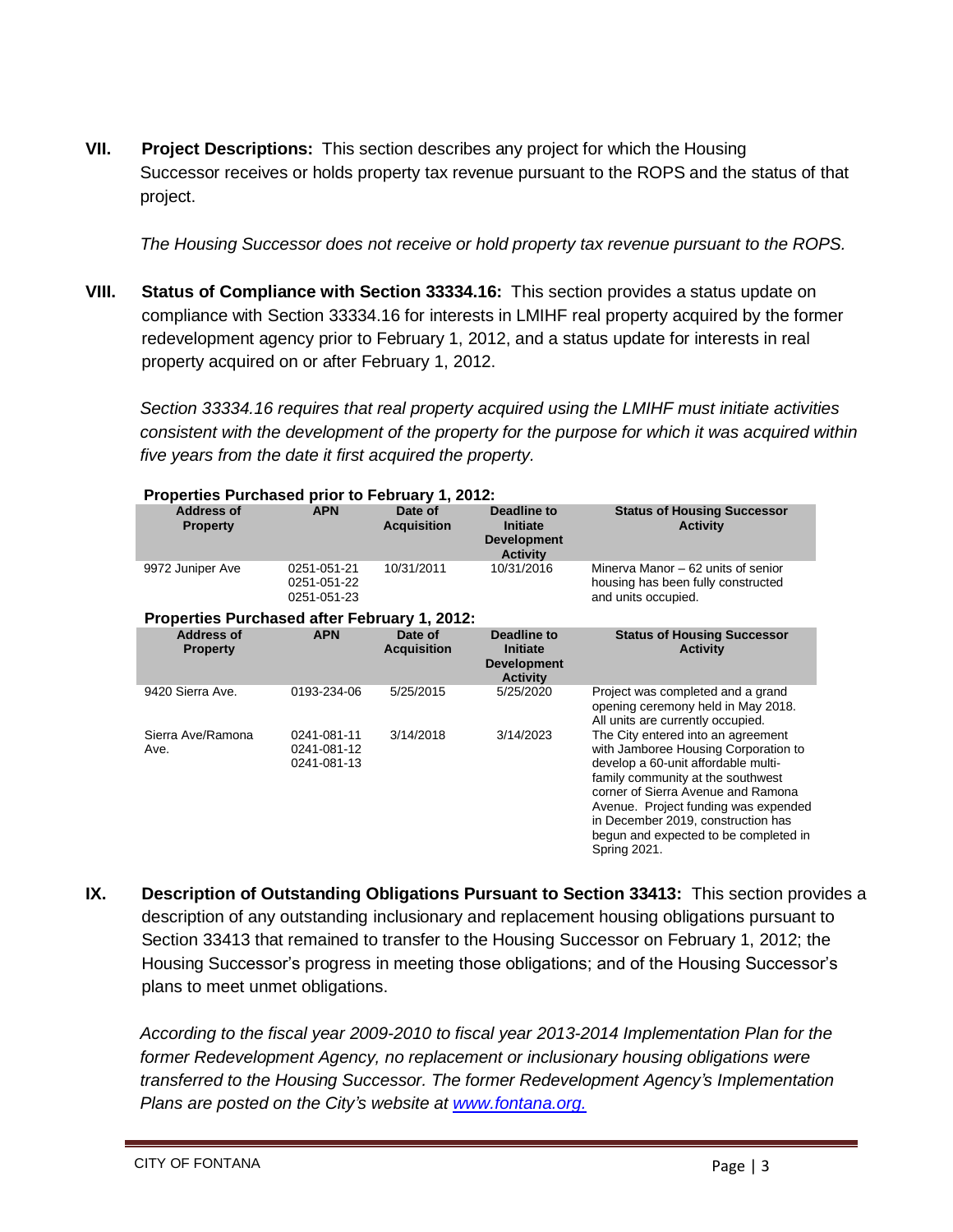**X. Extremely Low Income Test:** This section provides the information required by Section 34176.1(a)(3)(B), or a description of expenditures by income restriction for five-year period, with the time period beginning January 1, 2014 and whether the statutory thresholds have been met. Reporting of the Income Test is not required until 2019.

*Section 34176.1(a)(3)(B) requires that the Housing Successor must require at least 30% of the LMIHF to be expended for development of rental housing affordable to and occupied by households earning 30% or less of the AMI. If the Housing Successor fails to comply with the Extremely-Low Income requirement in any five-year report, then the Housing Successor must ensure that at least 50% of the remaining LMIHF be expended in each fiscal year following the latest fiscal year following the report on households earning 30% or less of the AMI until the Housing Successor demonstrates compliance with the Extremely-Low Income requirement.*

| <b>Extremely Low Income Test</b>                | 2014/15 - 2019/20 |       |
|-------------------------------------------------|-------------------|-------|
| # of Assisted Extremely Low Income Rental Units |                   | 24    |
| # of Total Assissted Rental Units               |                   | 286   |
| Extremely Low Income Unit Percentage            |                   | 8.39% |

**XI. Senior Housing Test:** This section provides the percentage of units of deed-restricted rental housing restricted to seniors and assisted individually or jointly by the Housing Successor, its former Redevelopment Agency, and its host jurisdiction within the previous 10 years in relation to the aggregate number of units of deed-restricted rental housing assisted individually or jointly by the Housing Successor, its former Redevelopment Agency and its host jurisdiction within the same time period.

*The Housing Successor is to calculate the percentage of units of deed-restricted rental housing restricted to seniors and assisted by the Housing Successor, the former redevelopment agency and/or the City within the previous 10 years in relation to the aggregate number of units of deedrestricted rental housing assisted by the Housing Successor, the former redevelopment agency and/or City within the same time period. If this percentage exceeds 50%, then the Housing Successor cannot expend future funds to assist additional senior housing units until the Housing Successor or City assists and construction has commenced a number of restricted rental units that is equal to 50% of the total amount of deed-restricted rental units.*

*The following provides the Housing Successor's Senior Housing Test for the 10-year period of Fiscal Year 2009-10 through Fiscal Year 2019-20:*

| <b>Senior Housing Test</b>        | 2009/10 - 2019/20 |        |
|-----------------------------------|-------------------|--------|
| # of Assisted Senior Rental Units |                   | 212    |
| # of Total Assissted Rental Units |                   | 591    |
| <b>Senior Housing Percentage</b>  |                   | 35.87% |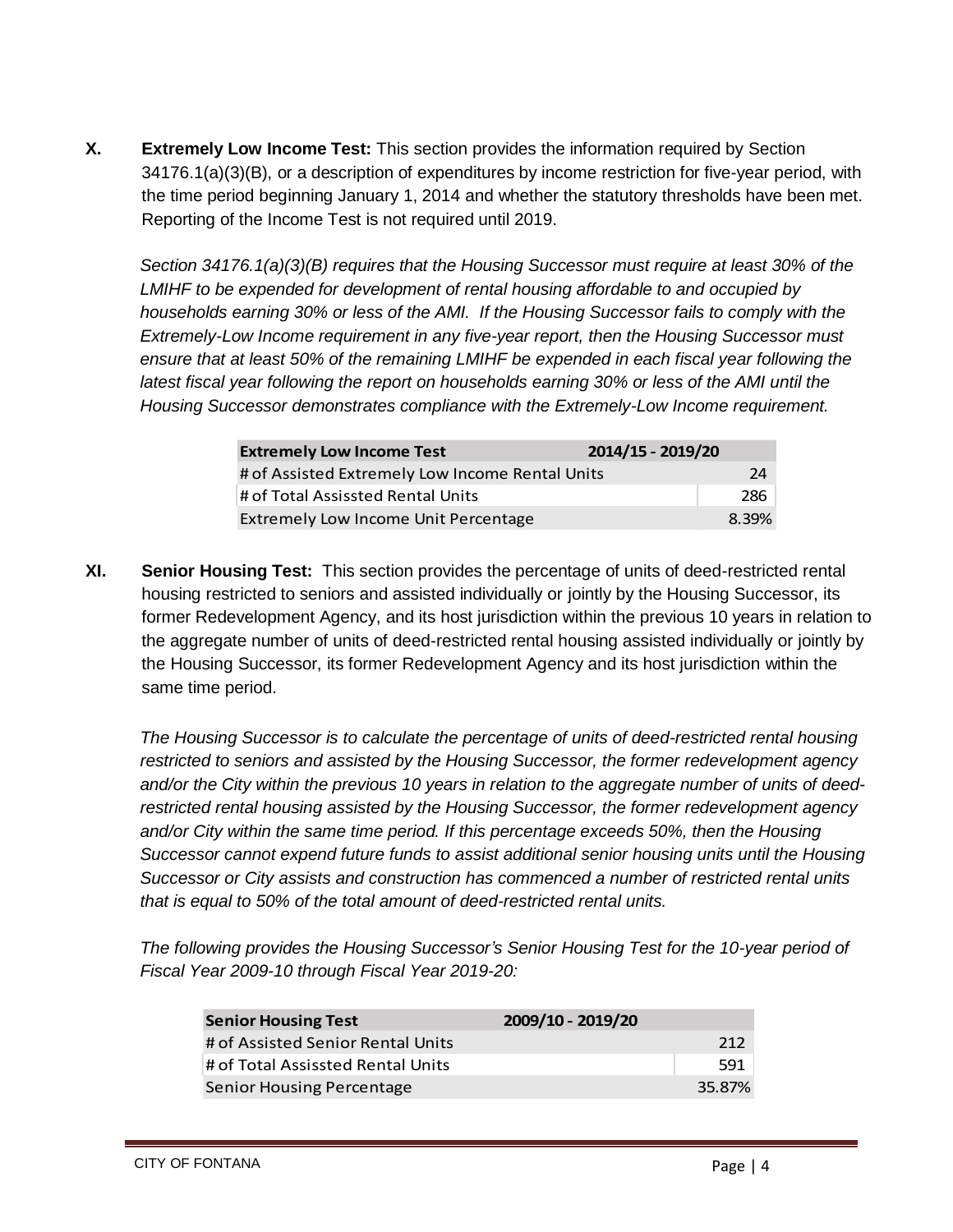**XII. Excess Surplus Test:** This section provides the amount of any excess surplus in the LMIHF, the length of time that the Housing Successor has had excess surplus, and the Housing Successor's plan for eliminating the excess surplus.

*Excess Surplus is defined in Section 34176.1(d) as an unencumbered amount in the account that exceeds the greater of one million dollars (\$1,000,000) or the aggregate amount deposited into the account during the Housing Successor's preceding four Fiscal Years, whichever is greater.*

| Fund Balance - As of 6/30/2020                           |             | \$87,932,153 |
|----------------------------------------------------------|-------------|--------------|
| Less Unavailable Funds As of 6/30/2020*                  |             | \$5,000,000  |
| Land Held for Resale                                     |             | \$0          |
| Loan Receivables                                         |             | \$72,268,258 |
| Restricted Cash due to California Department             |             | \$0          |
| of Finance per Due Diligence Review Determination Letter |             |              |
| <b>Total Unavailable Funds</b>                           |             | \$77,268,258 |
|                                                          |             |              |
| Unemcumbered Fund Balance As of 6/30/2020                |             | \$10,663,895 |
|                                                          |             |              |
| Deposits for the Preceding Four Years:                   |             |              |
| Fiscal Year 2015-16                                      | \$636,352   |              |
| Fiscal Year 2016-17                                      | \$415,855   |              |
| Fiscal Year 2017-18                                      | \$789,441   |              |
| Fiscal Year 2018-19                                      | \$616,782   |              |
| <b>Total Deposits</b>                                    | \$2,458,431 |              |
|                                                          |             |              |
|                                                          |             |              |
| <b>Base Limitation</b>                                   | \$1,000,000 |              |
|                                                          |             |              |
| <b>Greater Amount</b>                                    |             | \$2,458,431  |
|                                                          |             |              |
| <b>Computed Excess/Surplus</b>                           |             | \$8,205,465  |

*The following provides the Excess Surplus test for the preceding four Fiscal Years*

## **Excess Surplus Test for FY 2019-20**

*\*The Housing Successor is currently working with a developer to create an affordable housing complex in South Fontana (the number of units is still under negotiation)*. *The DDA for the Fontana - Southridge Housing Project Exclusive Negotiating Agreement was approved by the Fontana Housing Authority on January 28, 2020.* 

*Test Result: The LMIHF has an Excess Surplus of \$ 8,205,465.*

*The Housing Successor Agency continues to work with developers to identify suitable locations for additional affordable housing units.*

**XIII. Inventory of Homeownership Units:** This section provides an inventory of homeownership units assisted by the former Redevelopment agency or the Housing Successor that are subject to covenants or restrictions of to an adopted program that protects the former Redevelopment